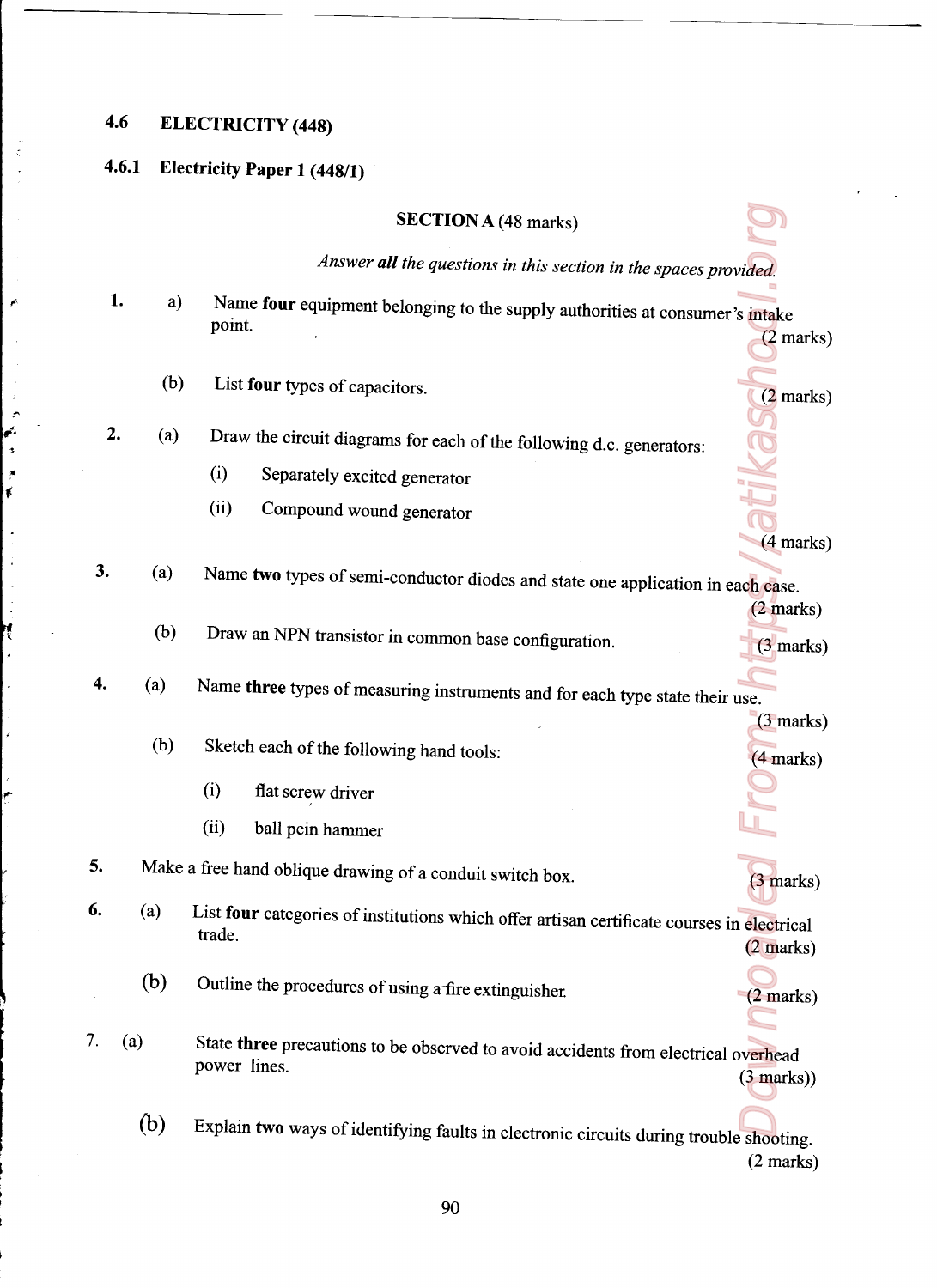| 8.  | (a) | State four factors that determine the inductance of a coil.                                                                            | $(2 \text{ marks})$ |  |  |
|-----|-----|----------------------------------------------------------------------------------------------------------------------------------------|---------------------|--|--|
|     | (b) | Two capacitors have capacitances of $6\mu$ F and $4\mu$ F respectively. Determine the total<br>capacitance when they are connected in: |                     |  |  |
|     |     | Parallel<br>(i)                                                                                                                        |                     |  |  |
|     |     | (ii)<br><b>Series</b>                                                                                                                  |                     |  |  |
|     |     |                                                                                                                                        | $(4$ marks)         |  |  |
| 9.  | (a) | State two factors that determine the strength of an electromagnet.                                                                     | $(2$ marks)         |  |  |
|     | (b) | (i)<br>Draw the sketches of magnetic field around two parallel conductors carrying<br>current in the opposite directions.              | $(2 \text{ marks})$ |  |  |
|     |     | (ii)<br>State what happens between the two conductors in b(i) above.                                                                   | $(1$ mark $)$       |  |  |
| 10. | (a) | State two types of electricity tariffs.                                                                                                | $(1$ mark)          |  |  |
|     | (b) | The average daily power consumption of a domestic consumer is as follows:                                                              |                     |  |  |
|     |     | 1.0 kw for 5 hours<br>Lighting                                                                                                         |                     |  |  |
|     |     | Instant shower<br>3.0 kw for 2 hours                                                                                                   |                     |  |  |
|     |     | Cooking<br>6.0 kw for 3 hours<br>Electric heater<br>4.0 kw for 2 hours                                                                 |                     |  |  |
|     |     |                                                                                                                                        |                     |  |  |
|     |     | Determine the:                                                                                                                         |                     |  |  |
|     |     | (i)<br>daily consumption in kWh                                                                                                        |                     |  |  |
|     |     | (ii)<br>cost of energy in Ksh if the rate is 70 ct per unit                                                                            | $(4$ marks)         |  |  |
|     |     |                                                                                                                                        |                     |  |  |
|     |     | <b>SECTION B</b> (52 marks)                                                                                                            |                     |  |  |
|     |     | Answer any four questions from this section in the spaces provided.                                                                    |                     |  |  |
| 11. | (a) | Define each of the following terms as used in alternating currents:                                                                    | paded               |  |  |
|     |     | Cycle<br>(i)                                                                                                                           |                     |  |  |
|     |     | (ii)<br>Frequency                                                                                                                      |                     |  |  |
|     |     |                                                                                                                                        | $(2$ marks)         |  |  |
|     | (b) | A sinusoidal voltage trace displayed on an oscilloscope has peak to peak voltage of 12V<br>and a period of 20 ms.                      |                     |  |  |
|     |     | Sketch and label the waveform.                                                                                                         | $(3$ marks)         |  |  |

**SO - 电空 - 2008年** 

J

÷  $\ddot{\phantom{1}}$ 

> ä Ą

a  $\vec{r}$ 

į

 $\ddot{\phantom{1}}$  $\ddot{\zeta}$  $\ddot{\phantom{0}}$ 

Sketch and label the waveform. (3 marks)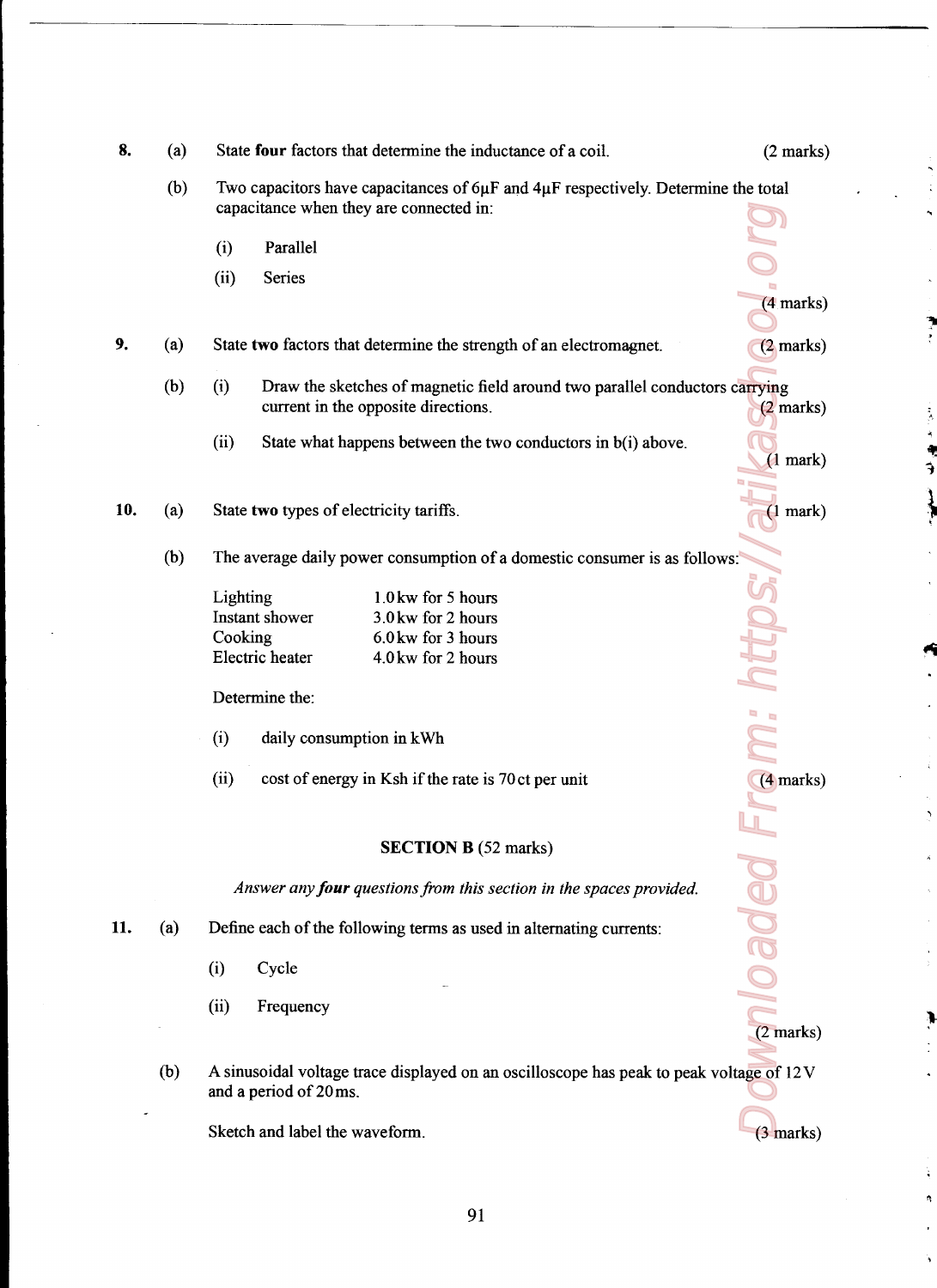|     | (c)              | A coil of inductance 9.55 mH and resistance $4\Omega$ is connected across a 200 V 50 Hz<br>supply. |                                                                                                                                                                       |                     |  |  |  |
|-----|------------------|----------------------------------------------------------------------------------------------------|-----------------------------------------------------------------------------------------------------------------------------------------------------------------------|---------------------|--|--|--|
|     |                  |                                                                                                    | Calculate the :                                                                                                                                                       |                     |  |  |  |
|     |                  | (i)                                                                                                | Inductive reactance                                                                                                                                                   |                     |  |  |  |
|     |                  | (ii)                                                                                               | Impedance                                                                                                                                                             |                     |  |  |  |
|     |                  | (iii)                                                                                              | Supply current                                                                                                                                                        |                     |  |  |  |
|     |                  | (iv)                                                                                               | Phase angle                                                                                                                                                           | $(8 \text{ marks})$ |  |  |  |
| 12. | (a)<br>function. |                                                                                                    | List two accessories used in PVC conduit installation and in each case state their                                                                                    | $(2 \text{ marks})$ |  |  |  |
|     | (b)              |                                                                                                    | State two possible causes for a fluorescent lamp not to start.                                                                                                        | $(2 \text{ marks})$ |  |  |  |
|     | (c)              | (i)                                                                                                | Outline four IEE regulations requirements regarding 13A socket outlets.                                                                                               | $(4$ marks)         |  |  |  |
|     |                  | (ii)                                                                                               | Draw a wiring diagram of a lighting circuit comprising of two lamps $L_1$ and $L_2$<br>controlled by one way switches $S_1$ and $S_2$ separately through a joint box. | $(5$ marks)         |  |  |  |
| 13. | (a)              |                                                                                                    | Describe the construction of the following parts of a D.C. machine:                                                                                                   |                     |  |  |  |
|     |                  | (i)                                                                                                | Yoke                                                                                                                                                                  |                     |  |  |  |
|     |                  | (ii)                                                                                               | Poles                                                                                                                                                                 |                     |  |  |  |
|     |                  |                                                                                                    |                                                                                                                                                                       | $(4$ marks)         |  |  |  |
|     | (b)              |                                                                                                    | A 100KVA, 11KV/240V single phase transformer has 800 turns on the primary side.                                                                                       |                     |  |  |  |
|     |                  |                                                                                                    | Calculate the:                                                                                                                                                        |                     |  |  |  |
|     |                  | (i)                                                                                                | Primary current                                                                                                                                                       |                     |  |  |  |
|     |                  | (ii)                                                                                               | Number of secondary turns                                                                                                                                             | $(6$ marks)         |  |  |  |
|     | (c)              |                                                                                                    | State three IEE regulations regarding bell transformers.                                                                                                              | $(3$ marks)         |  |  |  |
| 14. | (a)              |                                                                                                    | Sketch the symbols for each of the following logic gates:                                                                                                             | <b>MNUC</b>         |  |  |  |
|     |                  | (i)                                                                                                | <b>NAND</b>                                                                                                                                                           |                     |  |  |  |
|     |                  | (ii)                                                                                               | <b>NOR</b>                                                                                                                                                            |                     |  |  |  |
|     |                  | (iii)                                                                                              | <b>OR</b>                                                                                                                                                             |                     |  |  |  |
|     |                  |                                                                                                    |                                                                                                                                                                       | (3 marks)           |  |  |  |

 $\frac{1}{2}$  $\frac{1}{2}$ 

<u> 1980 - Jan Samuel Barbert Barbert Barbert Barbert Barbert Barbert Barbert Barbert Barbert Barbert Barbert Bar</u>

 $\ddot{\phantom{1}}$ 

 $\hat{\boldsymbol{\theta}}$ 

 $\ddot{\phantom{a}}$ 

92

 $\bar{z}$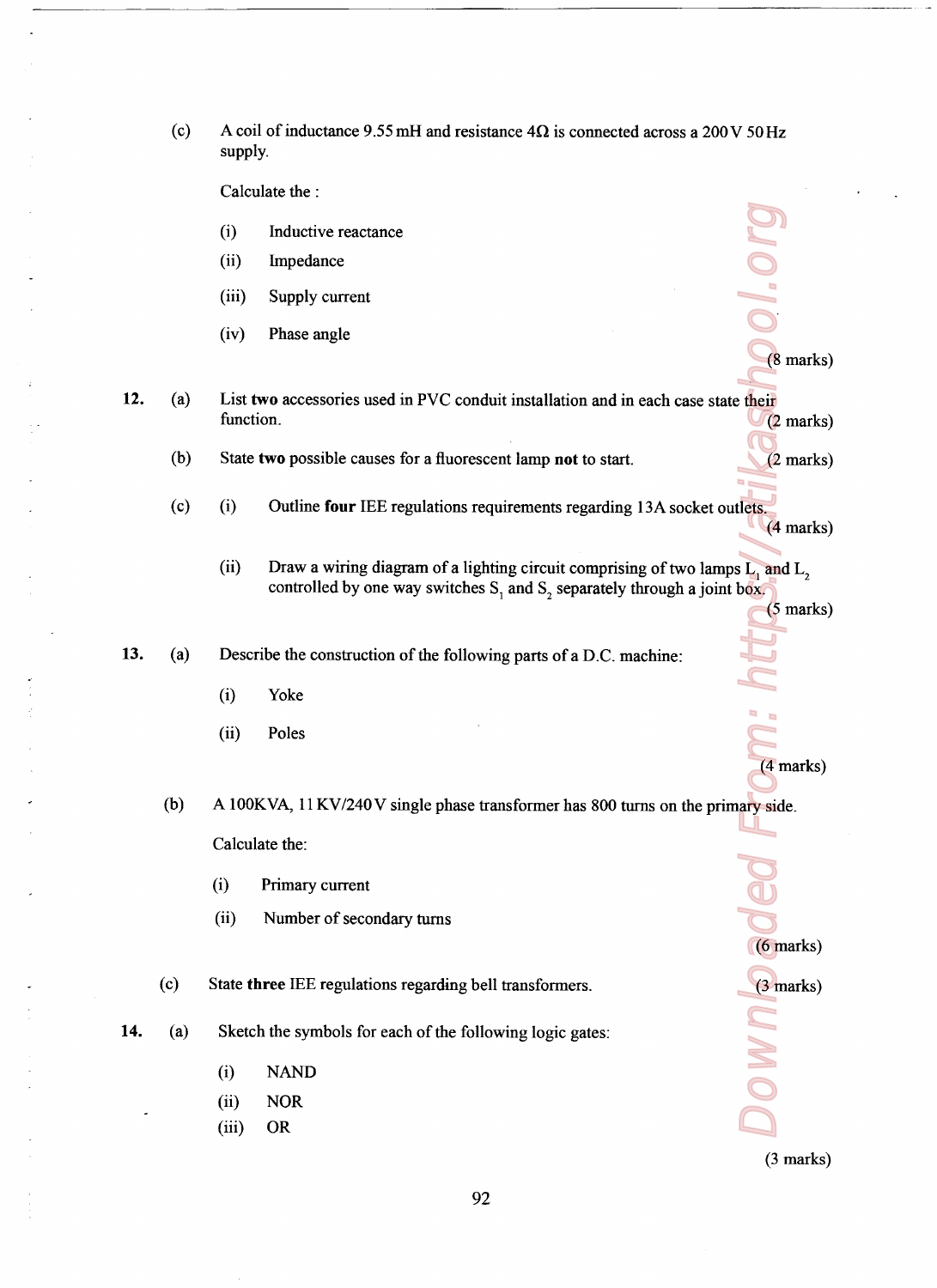(b) Figure 1 shows a transistor circuit. Take  $\beta = 100$  and neglect  $V_{BE}$ .

<u> 1980 - An Francisco Americano de San Antonio de San Antonio de San Antonio de San Antonio de San Antonio de S</u>

Find the value of  $V_{\text{CE}}$  (6 marks)



(c) Figure 2 shows an amplifier circuit whose gain is 100. Neglecting  $V_{BE}$ ,



Figure 2

Find the value of:

(i)  $I_B$ 

- $(ii)$   $I_c$
- (iii)  $V_{CE}$